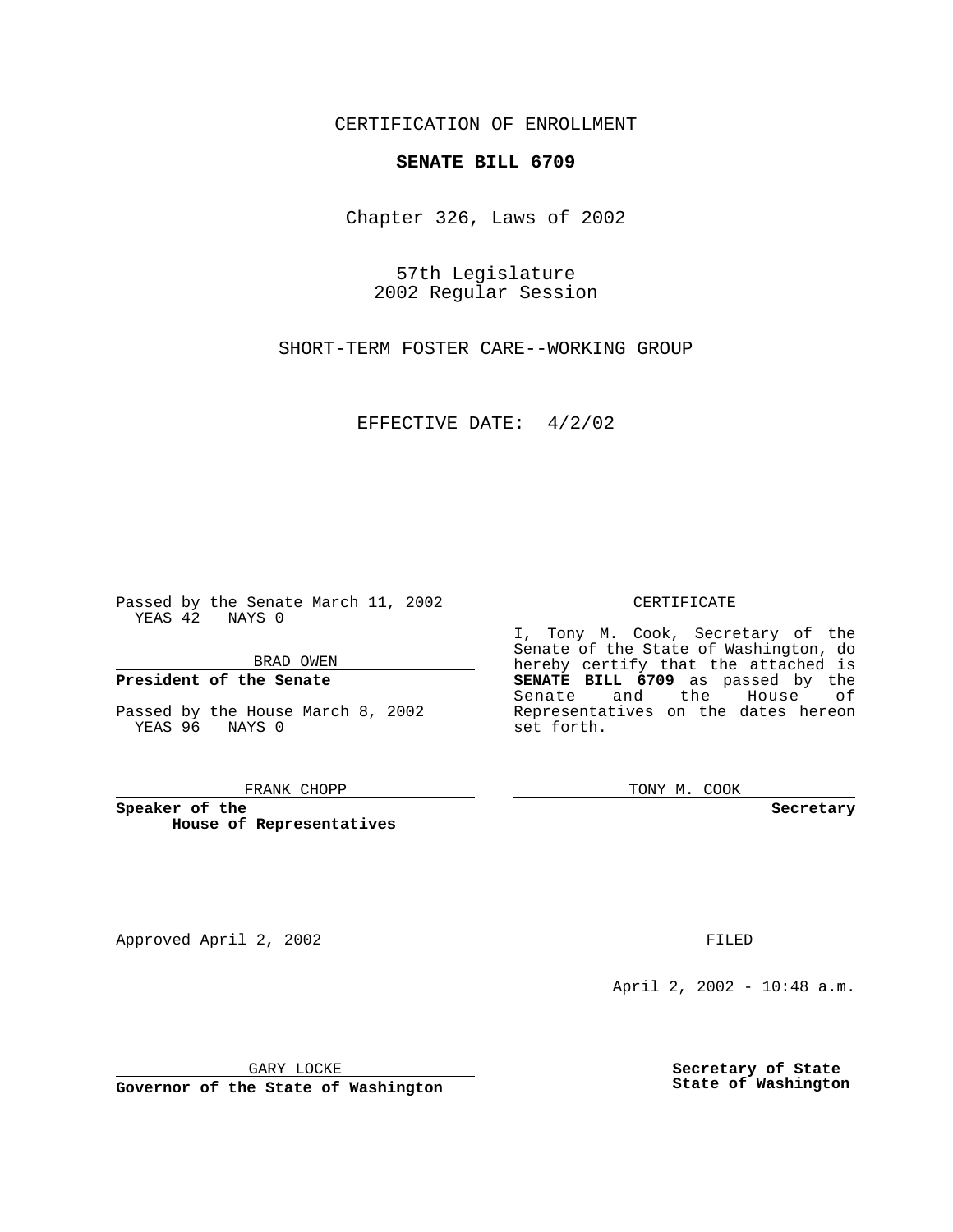# **SENATE BILL 6709** \_\_\_\_\_\_\_\_\_\_\_\_\_\_\_\_\_\_\_\_\_\_\_\_\_\_\_\_\_\_\_\_\_\_\_\_\_\_\_\_\_\_\_\_\_\_\_

\_\_\_\_\_\_\_\_\_\_\_\_\_\_\_\_\_\_\_\_\_\_\_\_\_\_\_\_\_\_\_\_\_\_\_\_\_\_\_\_\_\_\_\_\_\_\_

### AS AMENDED BY THE HOUSE

Passed Legislature - 2002 Regular Session

#### **State of Washington 57th Legislature 2002 Regular Session**

**By** Senators Eide, Costa, Rasmussen, Thibaudeau, Prentice, Fraser, Kohl-Welles, McAuliffe, Haugen and Keiser

Read first time 01/28/2002. Referred to Committee on Human Services & Corrections.

 AN ACT Relating to coordinated service and education planning for children in out-of-home care; creating new sections; and declaring an emergency.

BE IT ENACTED BY THE LEGISLATURE OF THE STATE OF WASHINGTON:

 NEW SECTION. **Sec. 1.** (1) Within existing resources, the department of social and health services, in cooperation with the office of the superintendent of public instruction, shall convene a working group to prepare a plan for the legislature which addresses educational stability and continuity for school-age children who enter into short term foster care. The working group shall be comprised of representatives from:

 (a) The children's administration of the department of social and health services;

 (b) The special education, transportation, and apportionment divisions of the office of the superintendent of public instruction;

(c) The Washington state institute for public policy;

(d) School districts;

(e) Organizations that regularly advocate for foster children;

(f) Foster parents; and

p. 1 SB 6709.SL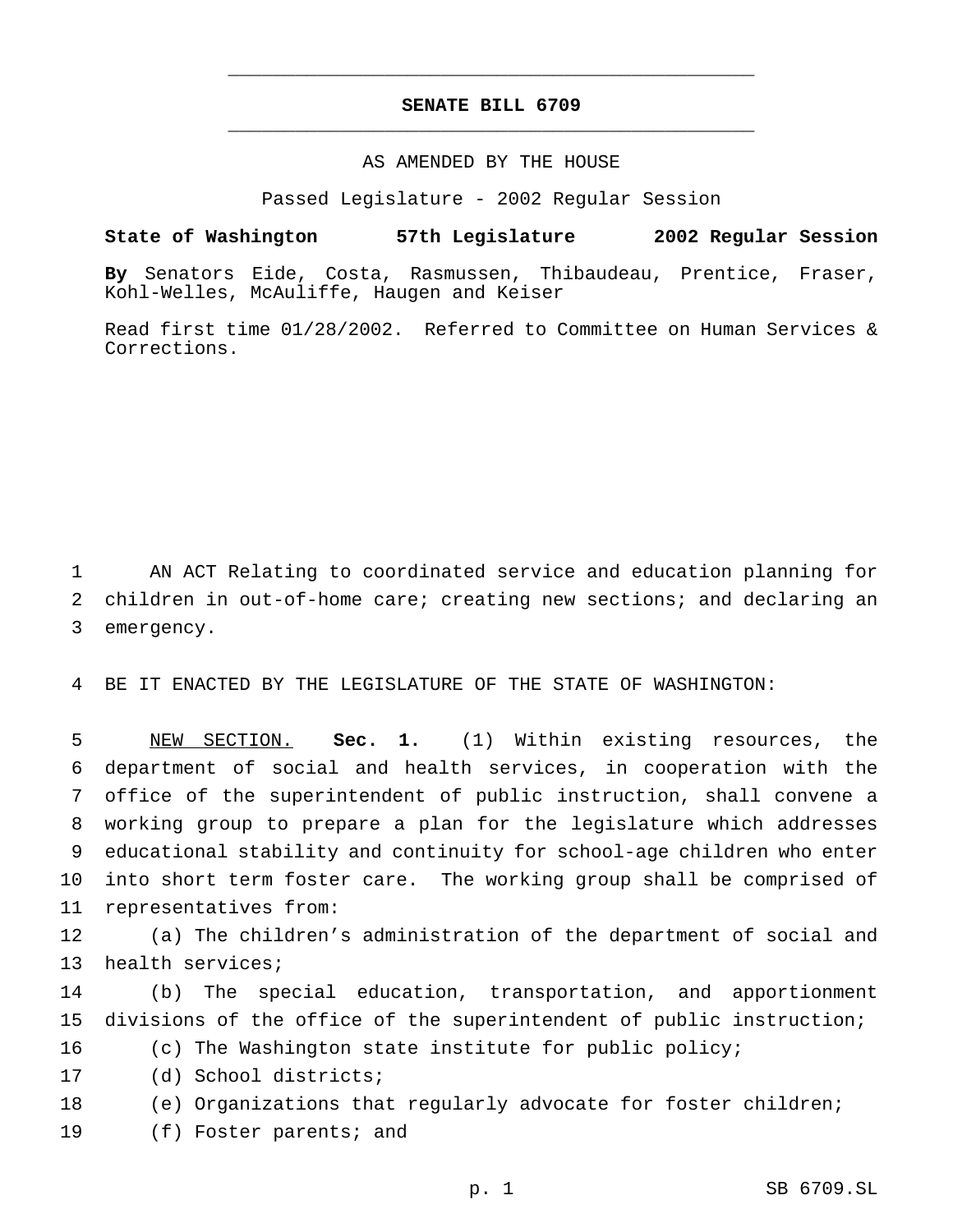(g) Other individuals with related expertise as deemed appropriate by the working group.

 (2)(a) The working group shall develop a plan for assuring that the best interests of the child are a primary consideration in the school placement of a child in short-term foster care. The plan must:

 (i) Determine the current status of school placement for children placed in short-term foster care;

 (ii) Identify options and possible funding sources from existing resources which could be made available to assure that children placed in short-term foster care are able to remain in the school where they were enrolled prior to placement;

 (iii) Submit recommendations to the legislature by November 1, 2002, to assure the best interest of the child receives primary consideration in school placement decisions.

(b) The plan shall be developed within existing resources.

 NEW SECTION. **Sec. 2.** (1) The Nooksack Valley and Mount Vernon school districts shall implement a pilot project within existing resources to assist school-age children in foster care fewer than seventy-five days to continue attending the school where they were enrolled before entering foster care. The pilot project shall be implemented as provided in this section no later than April 30, 2002, and shall conclude June 30, 2003. Data from the pilot project shall be compiled and submitted to the working group established in section 1 of this act no later than July 30, 2002, and periodically thereafter.

 (2) For the purposes of the pilot project in the two school districts, the department of social and health services and the school districts shall, as appropriate, undertake the following activities:

 (a) A school-age child who enters foster care on or after April 30, 2002, shall, unless it is determined to be not in the best interest of the child, continue attending the school where she or he was enrolled before entering foster care, notwithstanding the physical location of the child's principal abode. The best interest of the child determination shall be made at the seventy-two hour shelter care hearing, and reviewed at any subsequent shelter care hearing.

 (b) The department of social and health services, the school the child was attending prior to entering foster care, and the school that serves the child's foster home shall negotiate a plan for transporting the child to the school the child was attending prior to entering